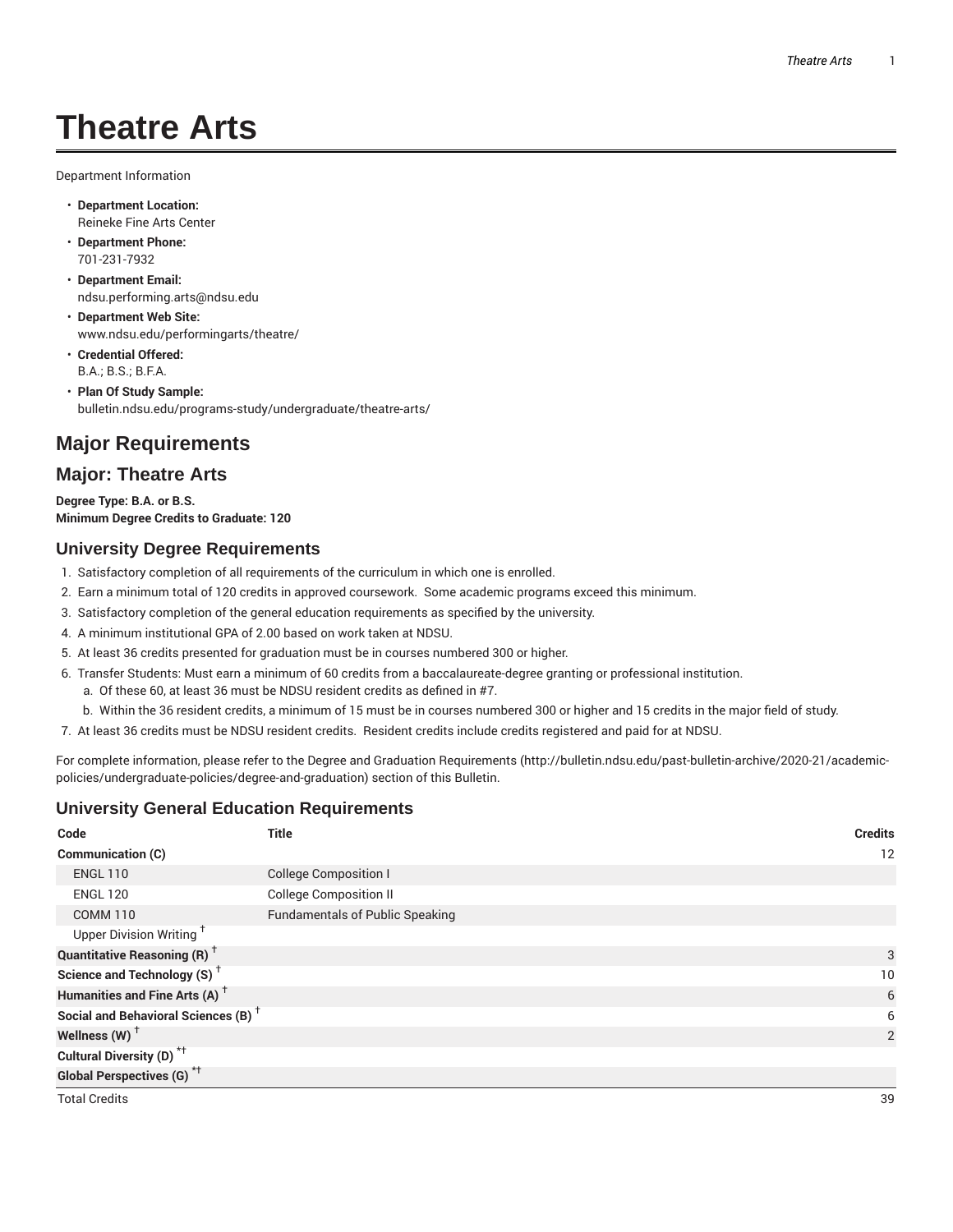- \* May be satisfied by completing courses in another General Education category.
- † General education courses may be used to satisfy requirements for both general education and the major, minor, and program emphases, where applicable. Students should carefully review major requirements to determine if specific courses can also satisfy these general education categories.
- A list of university approved general education courses and administrative policies are available here (http://bulletin.ndsu.edu/past-bulletinarchive/2020-21/academic-policies/undergraduate-policies/general-education/#genedcoursestext).

#### **Arts, Humanities, and Social Sciences**

#### **Degree Requirements**

**Bachelor of Science (B.S.) Degree –** The completion of a minor program of study, a second major, or a second degree is required.

**Bachelor of Arts (B.A.) Degree –** Second year language proficiency at college level required.

#### **Arts, Humanities and Social Sciences College Requirements**

An additional 9 credits are required by the College of Arts, Humanities and Social Sciences for all Bachelor of Science and Bachelor of Arts degree programs of study, except the Bachelor of Fine Arts degree, the Bachelor of Music degree, the Bachelor of Science in Architecture degree, and the Bachelor of Science degree with a major in Environmental Design:

| Code                 | Title                                                                                                                                                                                                                                                                                                                                                              | <b>Credits</b> |
|----------------------|--------------------------------------------------------------------------------------------------------------------------------------------------------------------------------------------------------------------------------------------------------------------------------------------------------------------------------------------------------------------|----------------|
|                      | <b>AH&amp;SS College Requirements</b>                                                                                                                                                                                                                                                                                                                              |                |
|                      | Courses used to satisfy any general education requirement cannot be used to also count toward the AH&SS College Requirements. A<br>minimum of three credits is required in each of the 3 following areas for a total of 9 credits. Choose only those courses with the prefixes<br>listed for each area. A course with the WGS prefix can only be used in one area. |                |
|                      | <b>Area One: Humanities</b>                                                                                                                                                                                                                                                                                                                                        | 3              |
|                      | ARB, ENGL, FREN, GERM, HIST, HUM, PHIL, RELS, SPAN, or WGS                                                                                                                                                                                                                                                                                                         |                |
|                      | <b>Area Two: Social Sciences</b>                                                                                                                                                                                                                                                                                                                                   | 3              |
|                      | ANTH, CJ, COMM, EMGT, POLS, SOC, or WGS                                                                                                                                                                                                                                                                                                                            |                |
|                      | Area Three: Fine Arts                                                                                                                                                                                                                                                                                                                                              | 3              |
|                      | ARCH, ART, ENVD, LA, MUSC, or THEA                                                                                                                                                                                                                                                                                                                                 |                |
| <b>Total Credits</b> |                                                                                                                                                                                                                                                                                                                                                                    | 9              |

#### **Major Requirements**

Students must earn a grade of 'C' or better in all THEA prefix courses.

| Code                                       | <b>Title</b>                                                  | <b>Credits</b> |
|--------------------------------------------|---------------------------------------------------------------|----------------|
| <b>Core Requirements</b>                   |                                                               |                |
| <b>THEA 150</b>                            | <b>Theatre Foundations I</b>                                  | $\mathbf{1}$   |
| <b>THEA 161</b>                            | Acting I                                                      | 3              |
| <b>THEA 180</b>                            | Dramatic Literature and Style I                               | 3              |
| <b>THEA 270</b><br>& THEA 220              | Stagecraft<br>and Stagecraft Lab                              | 4              |
| <b>THEA 271</b><br>& THEA 221              | Costume Craft<br>and Costume Craft Lab                        | $\overline{4}$ |
| <b>THEA 365</b>                            | Directing I                                                   | 3              |
| <b>THEA 450</b>                            | <b>Capstone Experience</b>                                    | 3              |
| <b>THEA 480</b>                            | History and Literature of Theatre I                           | 3              |
| <b>THEA 481</b>                            | History and Literature of the Theatre II                      | 3              |
| <b>Design/Technology Requirement</b>       |                                                               |                |
| Select one from the following: 1           |                                                               | 3              |
| <b>THEA 371</b>                            | Introduction to Design: Scenic Design                         |                |
| <b>THEA 373</b>                            | Lighting and Sound Design for the Theatre                     |                |
| <b>THEA 375</b>                            | Costume Design for the Theatre                                |                |
| Practicum - 10 credits from the following: |                                                               | 10             |
| <b>THEA 210</b>                            | Theatre Practicum (Repeatable, 1-2 credits)                   |                |
| <b>THEA 211</b>                            | Stage Management Practicum and Seminar (2 credits repeatable) |                |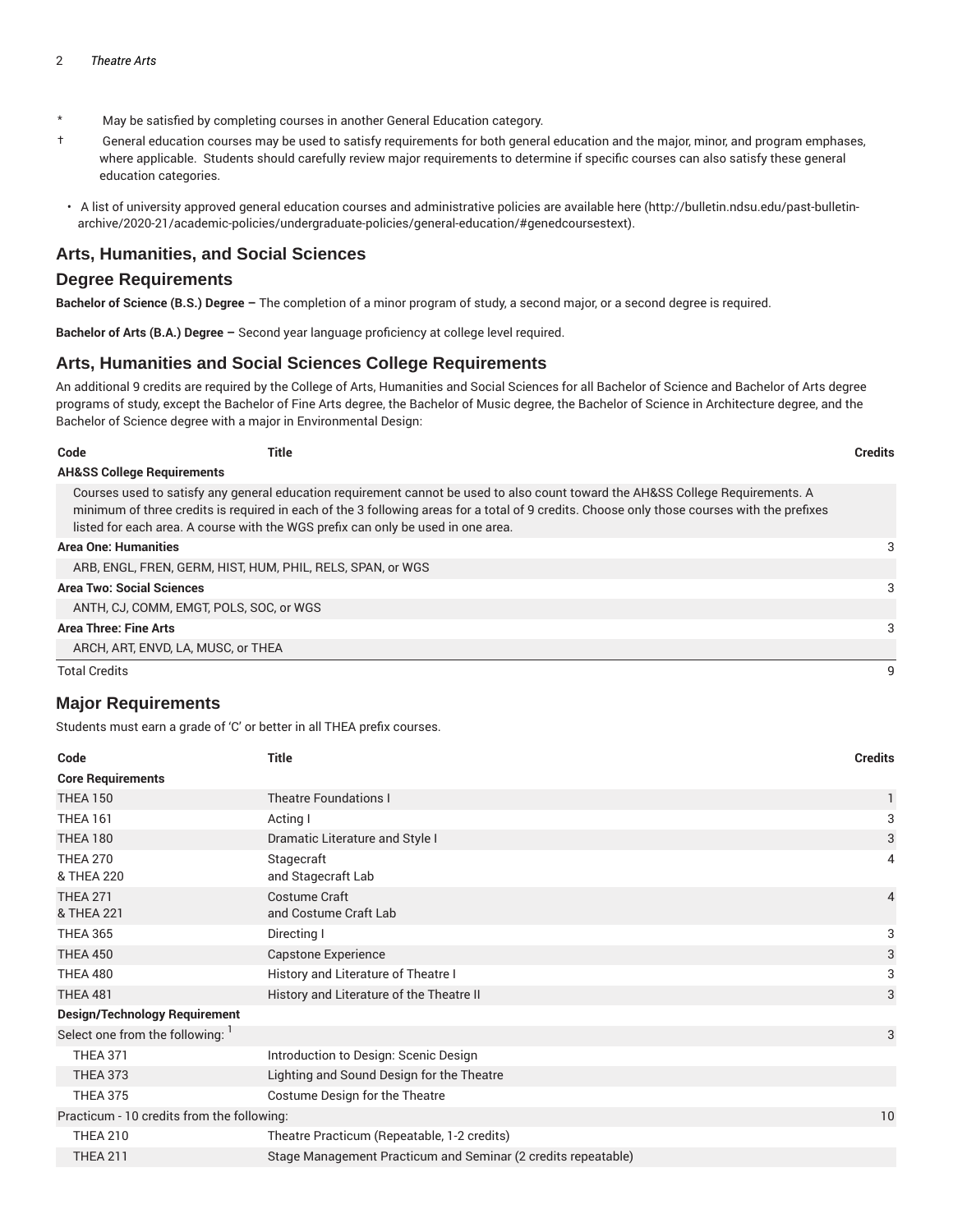|                 | Electives: Select 15 credits from the following courses. Minimum of 9 credits must be 300 level or above: | 15 |
|-----------------|-----------------------------------------------------------------------------------------------------------|----|
| <b>THEA 115</b> | World Film                                                                                                |    |
| <b>THEA 160</b> | Storytelling                                                                                              |    |
| <b>THEA 228</b> | Development of Musical Theatre                                                                            |    |
| <b>THEA 262</b> | Introduction to Dance                                                                                     |    |
| <b>THEA 266</b> | Voice and Movement for the Actor                                                                          |    |
| <b>THEA 275</b> | <b>Theatrical Makeup Design</b>                                                                           |    |
| <b>THEA 279</b> | <b>Scenic Painting</b>                                                                                    |    |
| <b>THEA 280</b> | <b>World Theatre</b>                                                                                      |    |
| <b>THEA 345</b> | Devising                                                                                                  |    |
| <b>THEA 361</b> | Acting III: Advanced Realism                                                                              |    |
| <b>THEA 362</b> | Dance Styles for Theatre                                                                                  |    |
| <b>THEA 364</b> | <b>Advanced Acting</b>                                                                                    |    |
| <b>THEA 367</b> | Acting the Song                                                                                           |    |
| <b>THEA 370</b> | <b>Technical Theatre Production</b>                                                                       |    |
| <b>THEA 371</b> | Introduction to Design: Scenic Design 1                                                                   |    |
| <b>THEA 373</b> | Lighting and Sound Design for the Theatre                                                                 |    |
| <b>THEA 375</b> | Costume Design for the Theatre <sup>1</sup>                                                               |    |
| <b>THEA 377</b> | Theatrical Design Studio II: Collaboration of the Designer                                                |    |
| <b>THEA 379</b> | Study Tour Abroad                                                                                         |    |
| <b>THEA 461</b> | Acting Shakespeare                                                                                        |    |
| <b>THEA 465</b> | Directing II                                                                                              |    |
| <b>THEA 485</b> | Directing III                                                                                             |    |
| <b>ENGL 380</b> | Shakespeare                                                                                               |    |

Total Credits 55

1

Can use a different pair toward the 15 credits of elective.

# **Major Requirements**

# **Major: Theatre Arts - Design & Tech Theatre Track**

**Degree Type: B.F.A. Minimum Degree Credits to Graduate: 120**

## **University Degree Requirements**

- 1. Satisfactory completion of all requirements of the curriculum in which one is enrolled.
- 2. Earn a minimum total of 120 credits in approved coursework. Some academic programs exceed this minimum.
- 3. Satisfactory completion of the general education requirements as specified by the university.
- 4. A minimum institutional GPA of 2.00 based on work taken at NDSU.
- 5. At least 36 credits presented for graduation must be in courses numbered 300 or higher.
- 6. Transfer Students: Must earn a minimum of 60 credits from a baccalaureate-degree granting or professional institution. a. Of these 60, at least 36 must be NDSU resident credits as defined in #7.
	-
	- b. Within the 36 resident credits, a minimum of 15 must be in courses numbered 300 or higher and 15 credits in the major field of study.
- 7. At least 36 credits must be NDSU resident credits. Resident credits include credits registered and paid for at NDSU.

For complete information, please refer to the Degree and Graduation Requirements (http://bulletin.ndsu.edu/past-bulletin-archive/2020-21/academicpolicies/undergraduate-policies/degree-and-graduation) section of this Bulletin.

#### **University General Education Requirements**

| Code                     | <b>Title</b>                           | <b>Credits</b> |
|--------------------------|----------------------------------------|----------------|
| <b>Communication (C)</b> |                                        | 12             |
| <b>ENGL 110</b>          | <b>College Composition I</b>           |                |
| <b>ENGL 120</b>          | <b>College Composition II</b>          |                |
| COMM 110                 | <b>Fundamentals of Public Speaking</b> |                |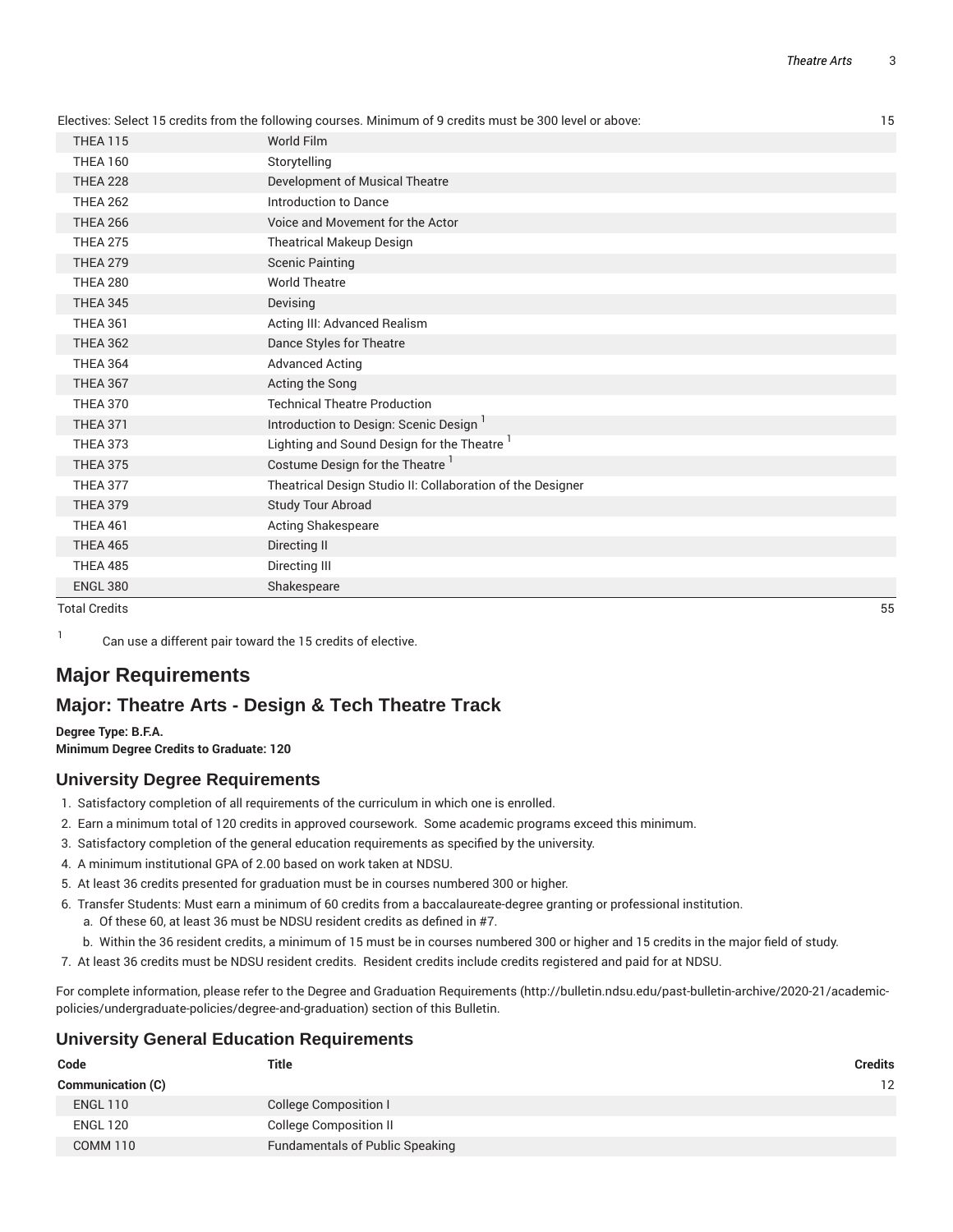| Upper Division Writing <sup>+</sup>             |    |
|-------------------------------------------------|----|
| <b>Quantitative Reasoning (R)</b> <sup>†</sup>  | 3  |
| Science and Technology (S) <sup>+</sup>         | 10 |
| Humanities and Fine Arts (A) <sup>+</sup>       | 6  |
| Social and Behavioral Sciences (B) <sup>+</sup> | 6  |
| Wellness $(W)$ <sup>+</sup>                     |    |
| Cultural Diversity (D) <sup>*†</sup>            |    |
| <b>Global Perspectives (G)</b> <sup>*†</sup>    |    |

Total Credits 39

\* May be satisfied by completing courses in another General Education category.

† General education courses may be used to satisfy requirements for both general education and the major, minor, and program emphases, where applicable. Students should carefully review major requirements to determine if specific courses can also satisfy these general education categories.

• A list of university approved general education courses and administrative policies are available here (http://bulletin.ndsu.edu/past-bulletinarchive/2020-21/academic-policies/undergraduate-policies/general-education/#genedcoursestext).

#### **Major Requirements**

| Code                                                                    | <b>Title</b>                                                                   | <b>Credits</b> |
|-------------------------------------------------------------------------|--------------------------------------------------------------------------------|----------------|
| <b>Professional Major Requirements</b>                                  |                                                                                |                |
| Students must earn a minimum grade of a 'C' in all THEA prefix courses. |                                                                                |                |
| <b>ART 111</b>                                                          | Introduction to Art History (May satisfy general education category A and G)   | 3              |
| <b>MUSC 100</b>                                                         | Music Appreciation (May satisfy general education category A)                  | 3              |
| or MUSC 103                                                             | Introduction to Music History                                                  |                |
| <b>THEA 161</b>                                                         | Acting I                                                                       | 3              |
| <b>THEA 150</b>                                                         | <b>Theatre Foundations I</b>                                                   | $\mathbf{1}$   |
| <b>THEA 230</b>                                                         | Introduction to Theatrical Rendering                                           | 3              |
| <b>THEA 180</b>                                                         | Dramatic Literature and Style I                                                | 3              |
| <b>THEA 270</b><br>& THEA 220                                           | Stagecraft<br>and Stagecraft Lab                                               | 4              |
| <b>THEA 271</b>                                                         | Costume Craft                                                                  | 4              |
| & THEA 221                                                              | and Costume Craft Lab                                                          |                |
| <b>THEA 272</b>                                                         | Drawing for the Theatre                                                        | 3              |
| <b>THEA 275</b>                                                         | Theatrical Makeup Design                                                       | 3              |
| <b>THEA 279</b>                                                         | Scenic Painting                                                                | 3              |
| <b>THEA 280</b>                                                         | World Theatre (May satisfy a general education category D)                     | 3              |
| <b>THEA 365</b>                                                         | Directing I                                                                    | 3              |
| <b>THEA 370</b>                                                         | Technical Theatre Production (Take 3 credits 2 times)                          | 6              |
| <b>THEA 371</b>                                                         | Introduction to Design: Scenic Design                                          | 3              |
| <b>THEA 373</b><br>& THEA 224                                           | Lighting and Sound Design for the Theatre<br>and Lighting and Sound Design Lab | 4              |
| <b>THEA 375</b><br>& THEA 223                                           | Costume Design for the Theatre<br>and Costume Design Lab                       | 4              |
| <b>THEA 376</b>                                                         | Theatrical Design Studio I: Theatrical Drawing and Rendering                   | 3              |
| <b>THEA 377</b>                                                         | Theatrical Design Studio II: Collaboration of the Designer                     | 3              |
| <b>THEA 450</b>                                                         | <b>Capstone Experience</b>                                                     | 3              |
| <b>THEA 480</b>                                                         | History and Literature of Theatre I                                            | 3              |
| <b>THEA 481</b>                                                         | History and Literature of the Theatre II                                       | 3              |
| THEA 486                                                                | History of Dress and Decor I; the Foundations of Western Style                 | 3              |
| <b>THEA 487</b>                                                         | History of Dress and Decor II; Western Style since 1800                        | 3              |
| Practicum-12 credits from the following:                                |                                                                                | 12             |
| <b>THEA 210</b>                                                         | Theatre Practicum (Repeatable, 1-2 credits)                                    |                |
| <b>THEA 211</b>                                                         | Stage Management Practicum and Seminar (2 credits)                             |                |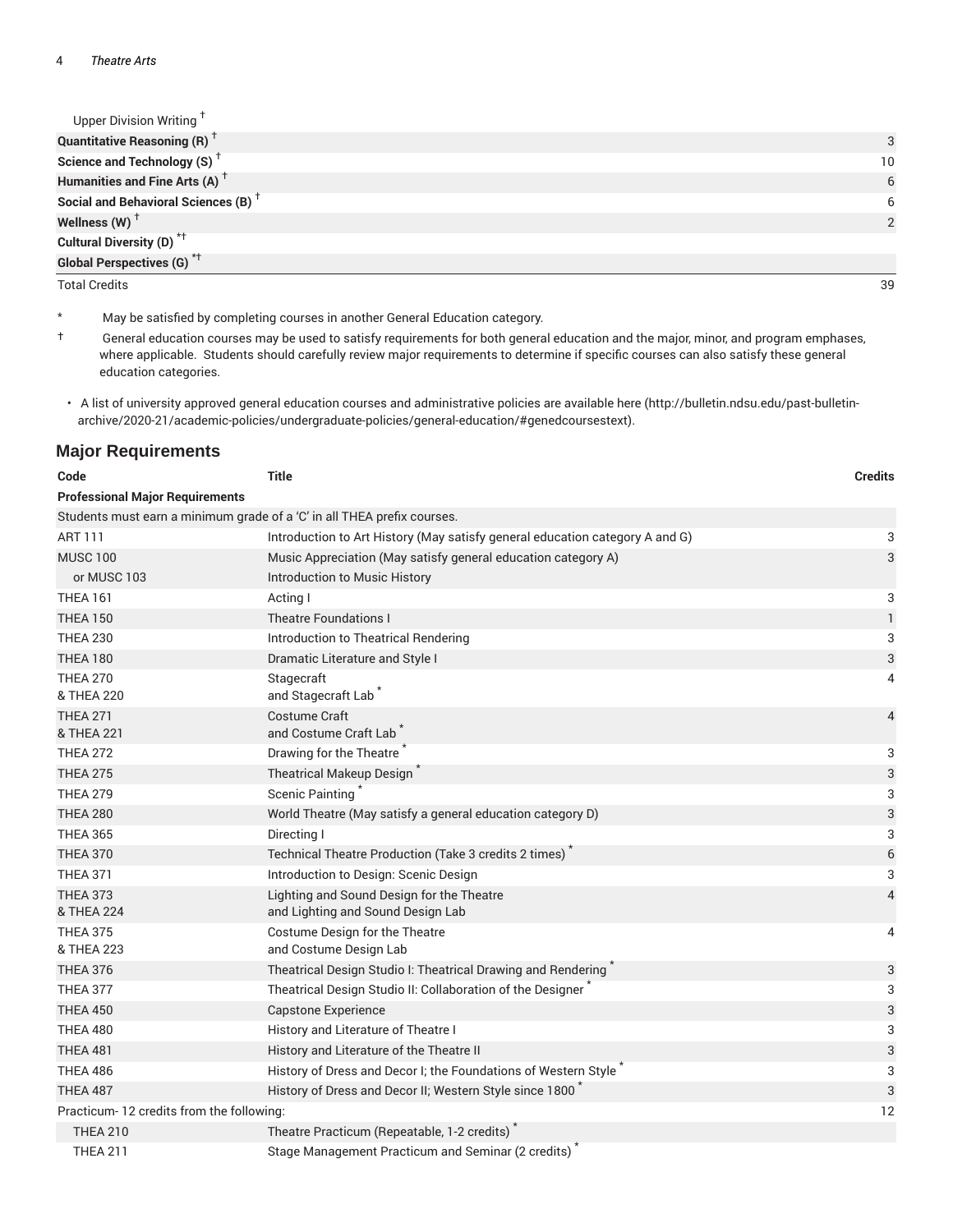| <b>Related Area:</b> |             |    |
|----------------------|-------------|----|
| <b>ENGL 380</b>      | Shakespeare |    |
| <b>Total Credits</b> |             | 92 |

Students must earn a minimum grade of a 'B' in these Design and Technology courses.

# **Major Requirements**

## **Major: Theatre Arts - Musical Theatre Track**

**Degree Type: B.F.A. Minimum Degree Credits to Graduate: 120**

#### **University Degree Requirements**

- 1. Satisfactory completion of all requirements of the curriculum in which one is enrolled.
- 2. Earn a minimum total of 120 credits in approved coursework. Some academic programs exceed this minimum.
- 3. Satisfactory completion of the general education requirements as specified by the university.
- 4. A minimum institutional GPA of 2.00 based on work taken at NDSU.
- 5. At least 36 credits presented for graduation must be in courses numbered 300 or higher.
- 6. Transfer Students: Must earn a minimum of 60 credits from a baccalaureate-degree granting or professional institution. a. Of these 60, at least 36 must be NDSU resident credits as defined in #7.
	- b. Within the 36 resident credits, a minimum of 15 must be in courses numbered 300 or higher and 15 credits in the major field of study.
- 7. At least 36 credits must be NDSU resident credits. Resident credits include credits registered and paid for at NDSU.

For complete information, please refer to the Degree and Graduation Requirements (http://bulletin.ndsu.edu/past-bulletin-archive/2020-21/academicpolicies/undergraduate-policies/degree-and-graduation) section of this Bulletin.

#### **University General Education Requirements**

| Code                                            | <b>Title</b>                           | <b>Credits</b> |
|-------------------------------------------------|----------------------------------------|----------------|
| Communication (C)                               |                                        | 12             |
| <b>ENGL 110</b>                                 | <b>College Composition I</b>           |                |
| <b>ENGL 120</b>                                 | <b>College Composition II</b>          |                |
| <b>COMM 110</b>                                 | <b>Fundamentals of Public Speaking</b> |                |
| Upper Division Writing <sup>T</sup>             |                                        |                |
| <b>Quantitative Reasoning (R)</b> <sup>†</sup>  |                                        | 3              |
| Science and Technology (S) <sup>+</sup>         |                                        | 10             |
| Humanities and Fine Arts (A) <sup>+</sup>       |                                        | 6              |
| Social and Behavioral Sciences (B) <sup>+</sup> |                                        | 6              |
| Wellness $(W)$ <sup>†</sup>                     |                                        | 2              |
| Cultural Diversity (D) <sup>*†</sup>            |                                        |                |
| <b>Global Perspectives (G)<sup>*†</sup></b>     |                                        |                |
| <b>Total Credits</b>                            |                                        | 39             |

May be satisfied by completing courses in another General Education category.

† General education courses may be used to satisfy requirements for both general education and the major, minor, and program emphases, where applicable. Students should carefully review major requirements to determine if specific courses can also satisfy these general education categories.

• A list of university approved general education courses and administrative policies are available here (http://bulletin.ndsu.edu/past-bulletinarchive/2020-21/academic-policies/undergraduate-policies/general-education/#genedcoursestext).

#### **Major Requirements**

Students must earn a minimum grade of a 'C' in all THEA or MUSC prefix courses.

| Code                                   | Title                                                                        | Credits |
|----------------------------------------|------------------------------------------------------------------------------|---------|
| <b>Professional Major Requirements</b> |                                                                              |         |
| ART 111                                | Introduction to Art History (May satisfy general education category A and G) |         |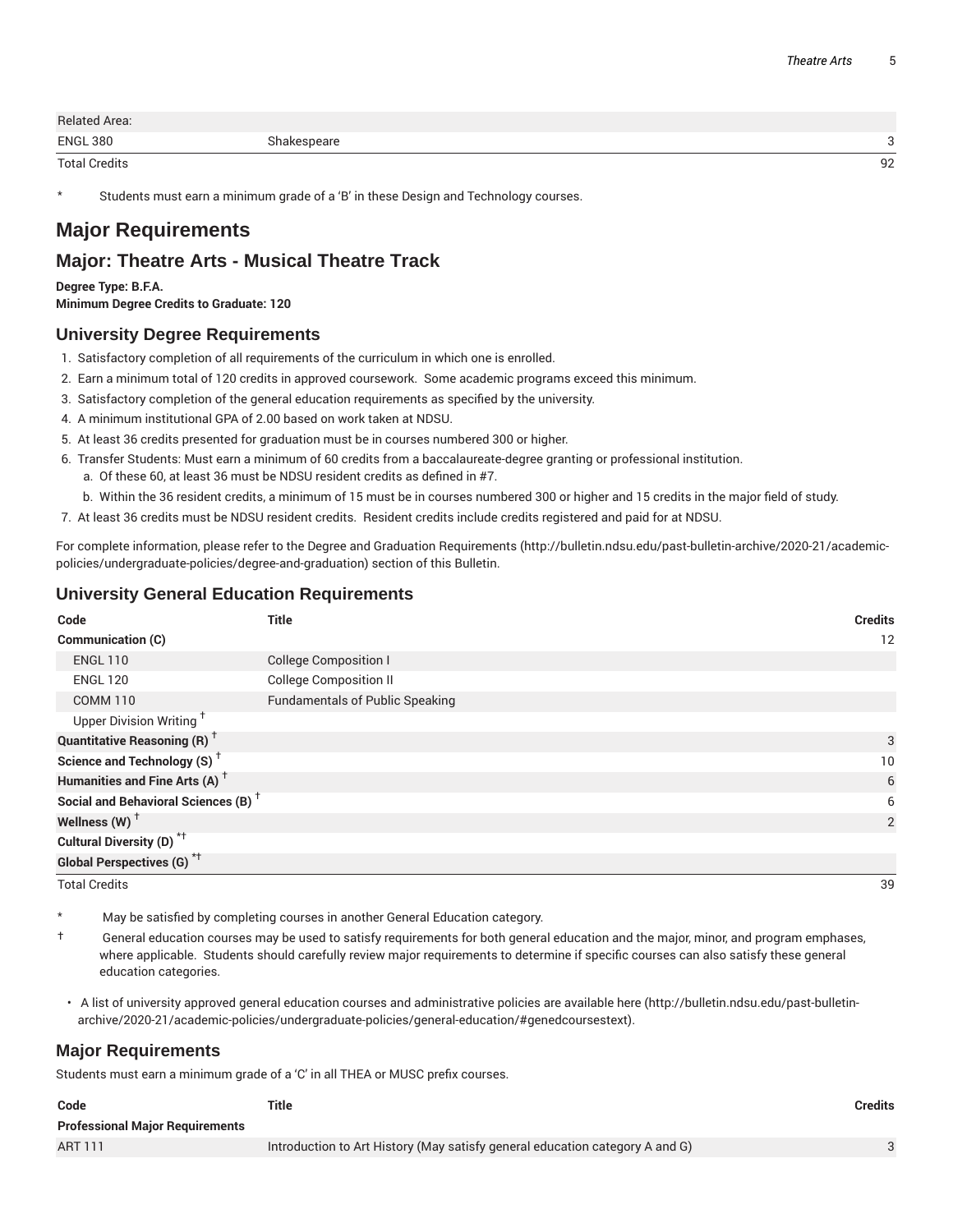| <b>MUSC 100</b>                                   | Music Appreciation (May satisfy general education category A)   | 3              |
|---------------------------------------------------|-----------------------------------------------------------------|----------------|
| or MUSC 103                                       | Introduction to Music History                                   |                |
| <b>MUSC 130</b>                                   | Theory and Analysis I                                           | 3              |
| <b>MUSC 132</b>                                   | Ear Training & Sight Singing I                                  | $\mathbf{1}$   |
| <b>MUSC 160</b>                                   | Piano Class I ((Possible to test out of this requirement))      | $\mathbbm{1}$  |
| <b>MUSC 167</b>                                   | Applied Voice (2 credits in different semesters)                | $\mathbf{2}$   |
| <b>MUSC 267</b>                                   | Applied Voice (2 credits in different semesters)                | $\overline{2}$ |
| <b>MUSC 367</b>                                   | Applied Voice (2 credits in different semesters)                | 2              |
| <b>MUSC 467</b>                                   | <b>Applied Voice</b>                                            | $\mathbf{1}$   |
| <b>THEA 150</b>                                   | <b>Theatre Foundations I</b>                                    | $\mathbf{1}$   |
| <b>THEA 161</b>                                   | Acting $1^1$                                                    | 3              |
| <b>THEA 180</b>                                   | Dramatic Literature and Style I                                 | 3              |
| <b>THEA 228</b>                                   | Development of Musical Theatre <sup>1</sup>                     | 3              |
| <b>THEA 261</b>                                   | <b>Advanced Acting</b>                                          | 3              |
| <b>THEA 263</b>                                   | Dance Studio (take one each of Jazz, Lyrical Ballet, Tap)       | 3              |
| <b>THEA 266</b>                                   | Voice and Movement for the Actor <sup>1</sup>                   | 3              |
| <b>THEA 270</b>                                   | Stagecraft                                                      | $\overline{4}$ |
| & THEA 220                                        | and Stagecraft Lab (Taken with THEA 270 Stagecraft)             |                |
| <b>THEA 271</b>                                   | Costume Craft                                                   | 4              |
| & THEA 221                                        | and Costume Craft Lab (Taken with THEA 271 Costume Craft)       |                |
| <b>THEA 275</b>                                   | <b>Theatrical Makeup Design</b>                                 | 3              |
| <b>THEA 280</b>                                   | World Theatre (May satisfy a general education category D)      | 3              |
| <b>THEA 362</b>                                   | Dance Styles for Theatre (Take 2 times) <sup>1</sup>            | 4              |
| <b>THEA 365</b>                                   | Directing I                                                     | 3              |
| <b>THEA 368</b>                                   | <b>Business of Acting</b>                                       | 3              |
| <b>THEA 367</b>                                   | Acting the Song                                                 | 3              |
| <b>THEA 450</b>                                   | <b>Capstone Experience</b>                                      | 3              |
| <b>THEA 466</b>                                   | Advanced Voice for the Actor <sup>1</sup>                       | 3              |
| <b>THEA 467</b>                                   | Advanced Movement for the Actor '                               | 3              |
| <b>THEA 480</b>                                   | History and Literature of Theatre I                             | 3              |
| <b>THEA 481</b>                                   | History and Literature of the Theatre II                        | 3              |
| <b>ENGL 380</b>                                   | Shakespeare                                                     | 3              |
| Select one from the following:                    |                                                                 | 3              |
| <b>THEA 371</b>                                   | Introduction to Design: Scenic Design                           |                |
| <b>THEA 373</b>                                   | Lighting and Sound Design for the Theatre                       |                |
| <b>THEA 375</b>                                   | Costume Design for the Theatre                                  |                |
| Theatre Practice - 12 credits from the following: |                                                                 | 12             |
| <b>THEA 210</b>                                   | Theatre Practicum (Repeatable 1-2 credits) <sup>2</sup>         |                |
| <b>THEA 211</b>                                   | Stage Management Practicum and Seminar (Repeatable - 2 credits) |                |
| <b>Total Credits</b>                              |                                                                 | 97             |

1 Students must earn a minimum grade of 'B' in these music, dance and performance courses.

2 First year students taking THEA 220 or THEA 221 will not take Practicum 210. When students take THEA 222, 223 or 224 they will take Practicum 210 for 1 cr.

# **Major Requirements**

### **Major: Theatre Arts - Performance Track**

**Degree Type: B.F.A. Minimum Degree Credits to Graduate: 120**

#### **University Degree Requirements**

- 1. Satisfactory completion of all requirements of the curriculum in which one is enrolled.
- 2. Earn a minimum total of 120 credits in approved coursework. Some academic programs exceed this minimum.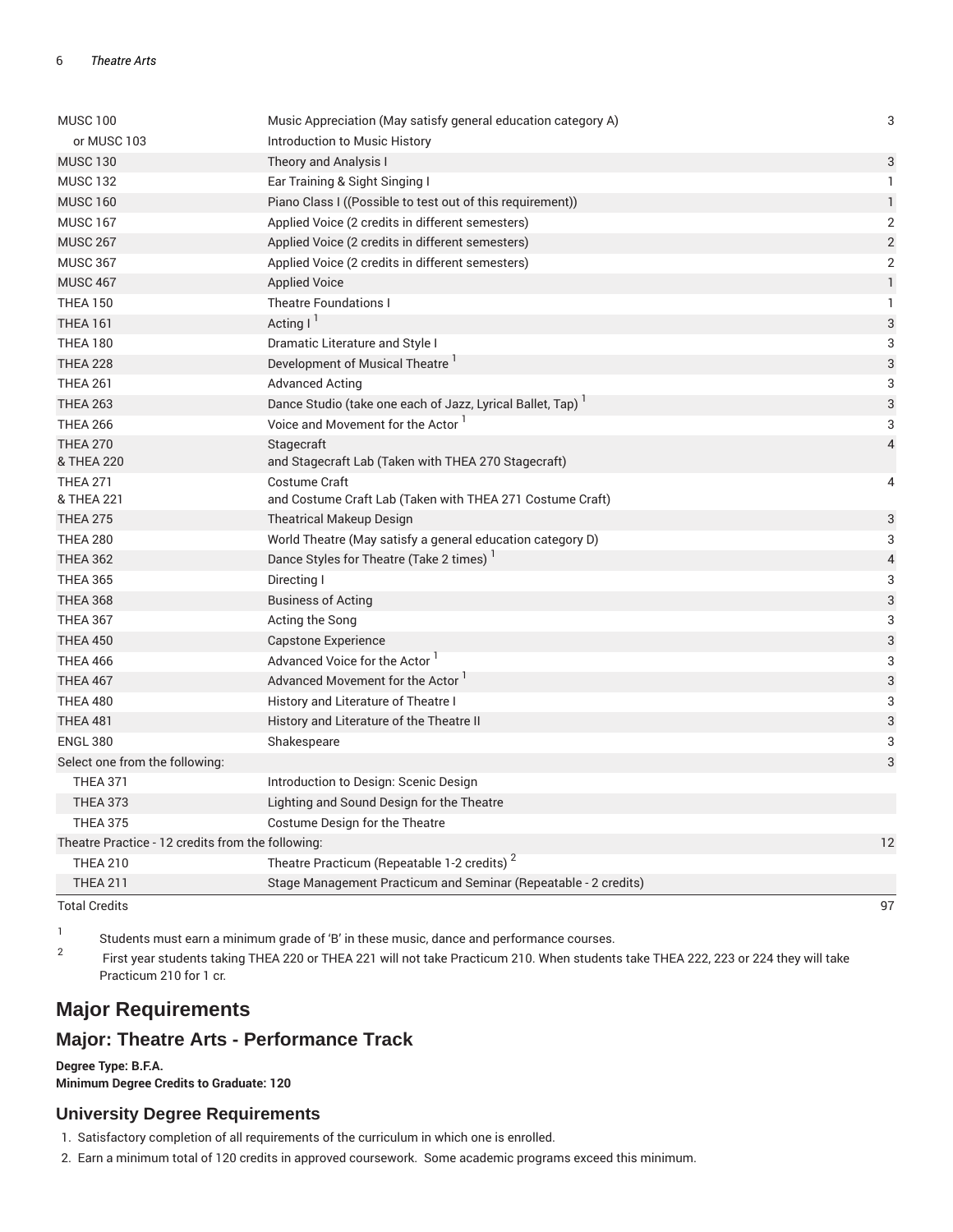- 3. Satisfactory completion of the general education requirements as specified by the university.
- 4. A minimum institutional GPA of 2.00 based on work taken at NDSU.
- 5. At least 36 credits presented for graduation must be in courses numbered 300 or higher.
- 6. Transfer Students: Must earn a minimum of 60 credits from a baccalaureate-degree granting or professional institution.
	- a. Of these 60, at least 36 must be NDSU resident credits as defined in #7.
	- b. Within the 36 resident credits, a minimum of 15 must be in courses numbered 300 or higher and 15 credits in the major field of study.
- 7. At least 36 credits must be NDSU resident credits. Resident credits include credits registered and paid for at NDSU.

For complete information, please refer to the Degree and Graduation Requirements (http://bulletin.ndsu.edu/past-bulletin-archive/2020-21/academicpolicies/undergraduate-policies/degree-and-graduation) section of this Bulletin.

#### **University General Education Requirements**

| Code                                            | <b>Title</b>                           | <b>Credits</b> |
|-------------------------------------------------|----------------------------------------|----------------|
| Communication (C)                               |                                        | 12             |
| <b>ENGL 110</b>                                 | College Composition I                  |                |
| <b>ENGL 120</b>                                 | <b>College Composition II</b>          |                |
| <b>COMM 110</b>                                 | <b>Fundamentals of Public Speaking</b> |                |
| Upper Division Writing <sup>+</sup>             |                                        |                |
| <b>Quantitative Reasoning (R)</b> <sup>†</sup>  |                                        | 3              |
| Science and Technology (S) <sup>+</sup>         |                                        | 10             |
| Humanities and Fine Arts (A) <sup>+</sup>       |                                        | 6              |
| Social and Behavioral Sciences (B) <sup>+</sup> |                                        | 6              |
| Wellness (W) $^{\dagger}$                       |                                        | 2              |
| Cultural Diversity (D) <sup>*†</sup>            |                                        |                |
| Global Perspectives (G) <sup>*†</sup>           |                                        |                |

Total Credits 39

\* May be satisfied by completing courses in another General Education category.

- † General education courses may be used to satisfy requirements for both general education and the major, minor, and program emphases, where applicable. Students should carefully review major requirements to determine if specific courses can also satisfy these general education categories.
- A list of university approved general education courses and administrative policies are available here (http://bulletin.ndsu.edu/past-bulletinarchive/2020-21/academic-policies/undergraduate-policies/general-education/#genedcoursestext).

#### **Major Requirements**

Students must earn a minimum grade of a 'C' in all THEA prefix courses.

| Code                                   | <b>Title</b>                                                                 | <b>Credits</b> |
|----------------------------------------|------------------------------------------------------------------------------|----------------|
| <b>Professional Major Requirements</b> |                                                                              |                |
| <b>ART 111</b>                         | Introduction to Art History (May satisfy general education category A and G) | 3              |
| <b>ENGL 380</b>                        | Shakespeare                                                                  | 3              |
| <b>MUSC 100</b>                        | Music Appreciation (May satisfy general education category A)                | 3              |
| or MUSC 103                            | Introduction to Music History                                                |                |
| <b>THEA 150</b>                        | <b>Theatre Foundations I</b>                                                 |                |
| <b>THEA 161</b>                        | Acting I                                                                     | 3              |
| <b>MUSC 162</b>                        | <b>Voice Class</b>                                                           |                |
| or MUSC 167                            | <b>Applied Voice</b>                                                         |                |
| <b>THEA 180</b>                        | Dramatic Literature and Style I                                              | 3              |
| <b>THEA 261</b>                        | <b>Advanced Acting</b>                                                       | 3              |
| <b>THEA 262</b>                        | Introduction to Dance                                                        |                |
| <b>THEA 263</b>                        | Dance Studio (take 2 times)                                                  | $\overline{2}$ |
| <b>THEA 266</b>                        | Voice and Movement for the Actor '                                           | 3              |
| <b>THEA 270</b>                        | Stagecraft                                                                   | 4              |
| & THEA 220                             | and Stagecraft Lab                                                           |                |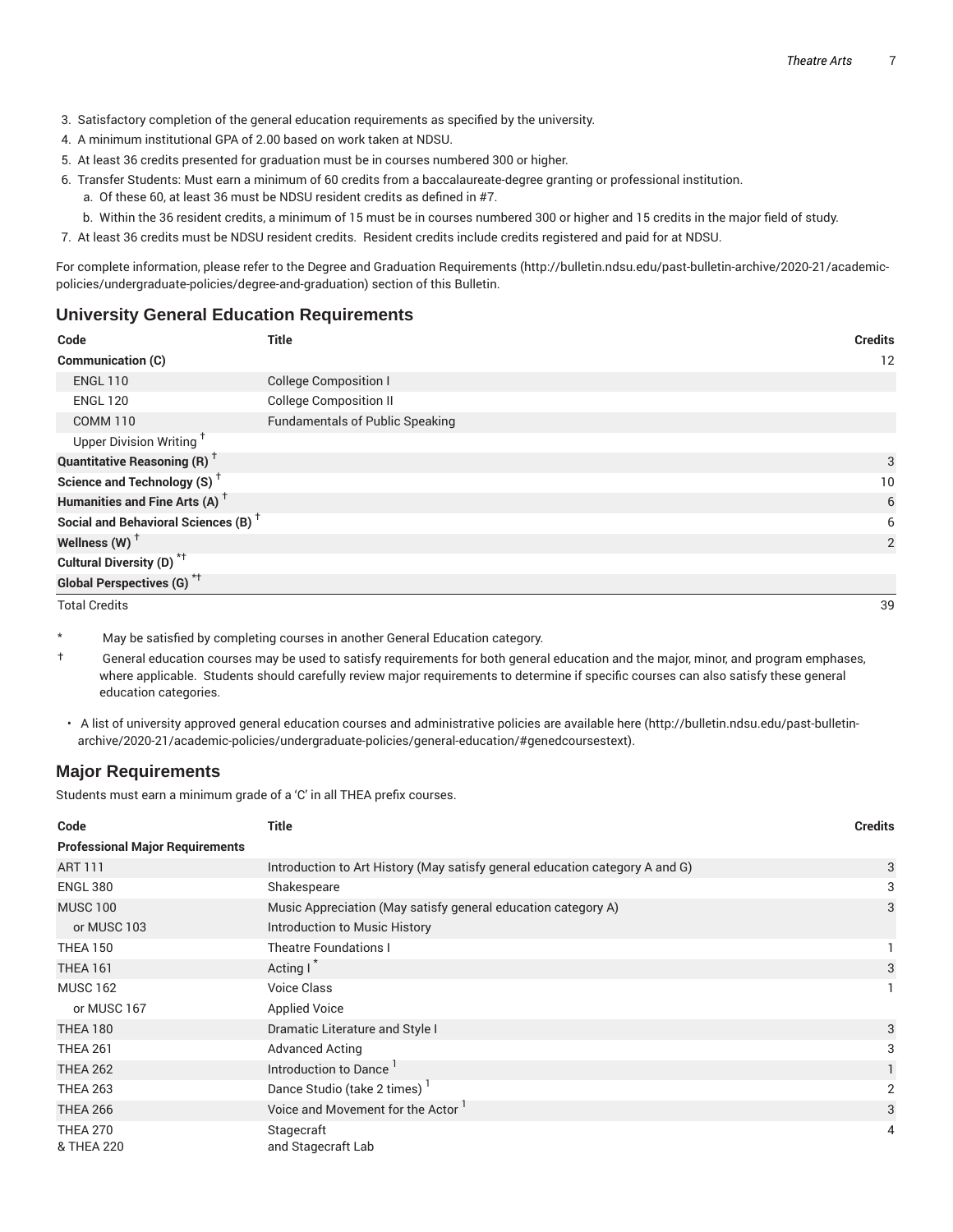| <b>THEA 271</b>                               | <b>Costume Craft</b>                                       | 4  |
|-----------------------------------------------|------------------------------------------------------------|----|
| & THEA 221                                    | and Costume Craft Lab                                      |    |
| <b>THEA 275</b>                               | <b>Theatrical Makeup Design</b>                            | 3  |
| <b>THEA 280</b>                               | World Theatre (May satisfy a general education category D) | 3  |
| <b>THEA 361</b>                               | Acting III: Advanced Realism                               | 3  |
| <b>THEA 365</b>                               | Directing I                                                | 3  |
| <b>THEA 368</b>                               | Business of Acting <sup>1</sup>                            | 3  |
| <b>THEA 450</b>                               | Capstone Experience                                        | 3  |
| <b>THEA 461</b>                               | Acting Shakespeare <sup>1</sup>                            | 3  |
| <b>THEA 462</b>                               | Acting Styles <sup>1</sup>                                 | 3  |
| <b>THEA 466</b>                               | Advanced Voice for the Actor                               | 3  |
| <b>THEA 467</b>                               | Advanced Movement for the Actor                            | 3  |
| <b>THEA 480</b>                               | History and Literature of Theatre I                        | 3  |
| <b>THEA 481</b>                               | History and Literature of the Theatre II                   | 3  |
| Theatre Practice - Repeatable for 12 credits: |                                                            | 12 |
| <b>THEA 210</b>                               | Theatre Practicum (1-2 credits)                            |    |
| <b>THEA 211</b>                               | Stage Management Practicum and Seminar (2 credits)         |    |
| Select one of the following:                  |                                                            | 3  |
| <b>THEA 228</b>                               | Development of Musical Theatre <sup>1</sup>                |    |
| <b>THEA 267</b>                               | Acting for the Camera                                      |    |
| Select one from the following:                |                                                            | 3  |
| <b>THEA 371</b>                               | Introduction to Design: Scenic Design                      |    |
| <b>THEA 373</b>                               | Lighting and Sound Design for the Theatre                  |    |
| <b>THEA 375</b>                               | Costume Design for the Theatre                             |    |
| <b>Total Credits</b>                          |                                                            | 88 |

1

Students must earn a minimum grade of 'B' in these dance and performance courses.

# **Minor Requirements**

## **Theatre Arts Minor**

# **Standard Option**

**Required Credits: 23**

| Code                                                           | <b>Title</b>                           | <b>Credits</b> |
|----------------------------------------------------------------|----------------------------------------|----------------|
| Theatre Appreciation: Select 2 courses from the following:     |                                        |                |
| <b>THEA 110</b>                                                | Introduction to Theatre Arts           |                |
| <b>THEA 180</b>                                                | Dramatic Literature and Style I        |                |
| <b>THEA 280</b>                                                | <b>World Theatre</b>                   |                |
| Theatre Practicum or Labs: Select 2 credits from the following |                                        | 2              |
| <b>THEA 210</b>                                                | <b>Theatre Practicum</b>               |                |
| <b>THEA 211</b>                                                | Stage Management Practicum and Seminar |                |
| <b>THEA 220</b>                                                | Stagecraft Lab                         |                |
| <b>THEA 221</b>                                                | Costume Craft Lab                      |                |
| Electives: Select 15 credits from the following:               |                                        | 15             |
| <b>THEA 115</b>                                                | World Film                             |                |
| <b>THEA 160</b>                                                | Storytelling                           |                |
| <b>THEA 161</b>                                                | Acting I                               |                |
| <b>THEA 228</b>                                                | Development of Musical Theatre         |                |
| <b>THEA 261</b>                                                | <b>Advanced Acting</b>                 |                |
| <b>THEA 262</b>                                                | Introduction to Dance                  |                |
| <b>THEA 263</b>                                                | Dance Studio (repeatable up to 6 cr)   |                |
| <b>THEA 266</b>                                                | Voice and Movement for the Actor       |                |